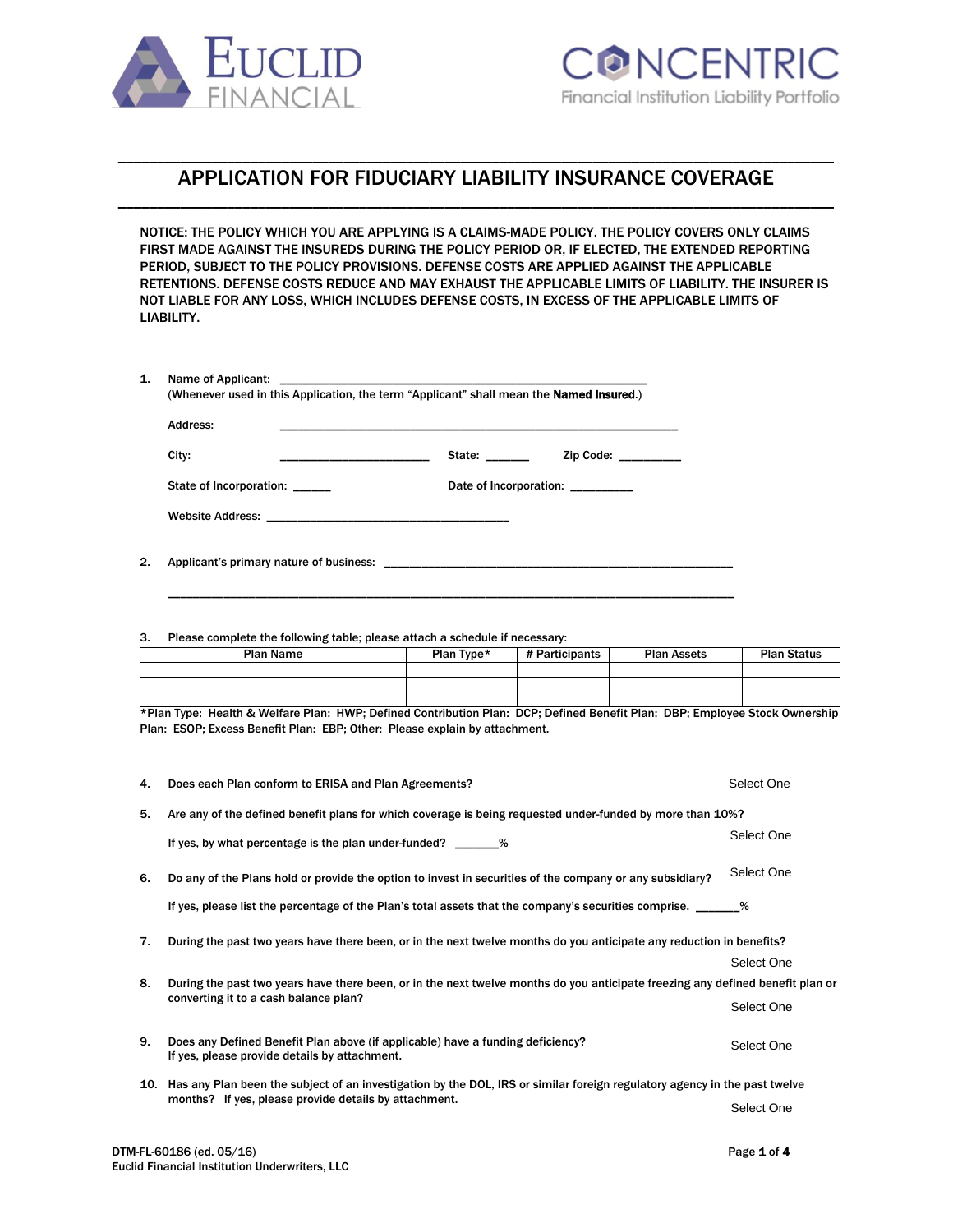



# 11. Have there been any acquired or merged plans in the past twelve months? If yes, please provide details by attachment.

|     |                                                                                                                                       | Select One |
|-----|---------------------------------------------------------------------------------------------------------------------------------------|------------|
| 12. | Does the Applicant utilize outside consultants to manage or control any plan assets?<br>If yes, please provide details by attachment. | Select One |
|     | 13. Does the employer match contributions to the 401k plan (if applicable) with employer securities?                                  | Select One |
|     | 14. Has any plan filed for an exemption to a prohibited transaction?<br>If yes, please provide details by attachment.                 | Select One |
|     | 15. Are there restrictions on the disposition of company stock held in any plan?<br>If yes, please provide details by attachment.     | Select One |

16. Please provide the following information on insurance currently maintained by the Applicant:

| `overa<br>.<br>$\sim$               | .<br>. | ∟imit | ----<br>__<br>. | າເເເກ | w<br> |
|-------------------------------------|--------|-------|-----------------|-------|-------|
| <br>----<br>---<br>٠ıc<br>⊥iabilit⊻ |        |       |                 |       |       |

### LOSS/CLAIMS HISTORY

17. Have any claims such as would fall within the scope of the proposed insurance been made against any person(s) or entity(ies) proposed for this insurance?

If "Yes", please attach complete details.

#### PRIOR KNOWLEDGE

18. Does the Applicant or any individual or entity proposed for coverage have any knowledge of or information about any actual or alleged act, error, omission, fact or circumstance which may give rise to a claim that may fall within the scope of the proposed **insurance?** The contract of the contract of the contract of the contract of the contract of the contract of the contract of the contract of the contract of the contract of the contract of the contract of the contract of t

If "Yes", please attach complete details.

WITHOUT PREJUDICE TO ANY OTHER RIGHTS OR REMEDIES OF THE INSURER. IT IS UNDERSTOOD AND AGREED THAT IF SUCH KNOWLEDGE OR INFORMATION EXISTS, ANY CLAIM ARISING THEREFROM IS EXCLUDED FROM THIS PROPOSED INSURANCE.

#### ADDITIONAL INFORMATION

As part of this Application, please submit the following documents with respect to the Applicant:

a) Audited financial statements with any notes and schedules for the Applicant.

b) Copy of the latest form 5500s and audited financial statements for each of the Applicant's employee benefit plans (excluding any Welfare Benefit Plan).

c) Summary and status of any litigation filed within the last twelve (12) months against any person(s) or entity(ies) proposed for this insurance (including any litigation that has been resolved).

#### NOTICE:

ANY PERSON WHO KNOWINGLY AND WITH INTENT TO DEFRAUD ANY INSURANCE COMPANY OR ANOTHER PERSON, FILES AN APPLICATION FOR INSURANCE CONTAINING ANY MATERIALLY FALSE INFORMATION OR CONCEALS FOR THE PURPOSE OF MISLEADING, INFORMATION CONCERNING ANY FACT MATERIAL THERETO, MAY BE GUILTY OF COMMITTING A FRAUDULENT INSURANCE ACT, WHICH IS A CRIME AND SUBJECTS THE PERSON TO CRIMINAL AND CIVIL PENALTIES.

Select One

Select One

Select One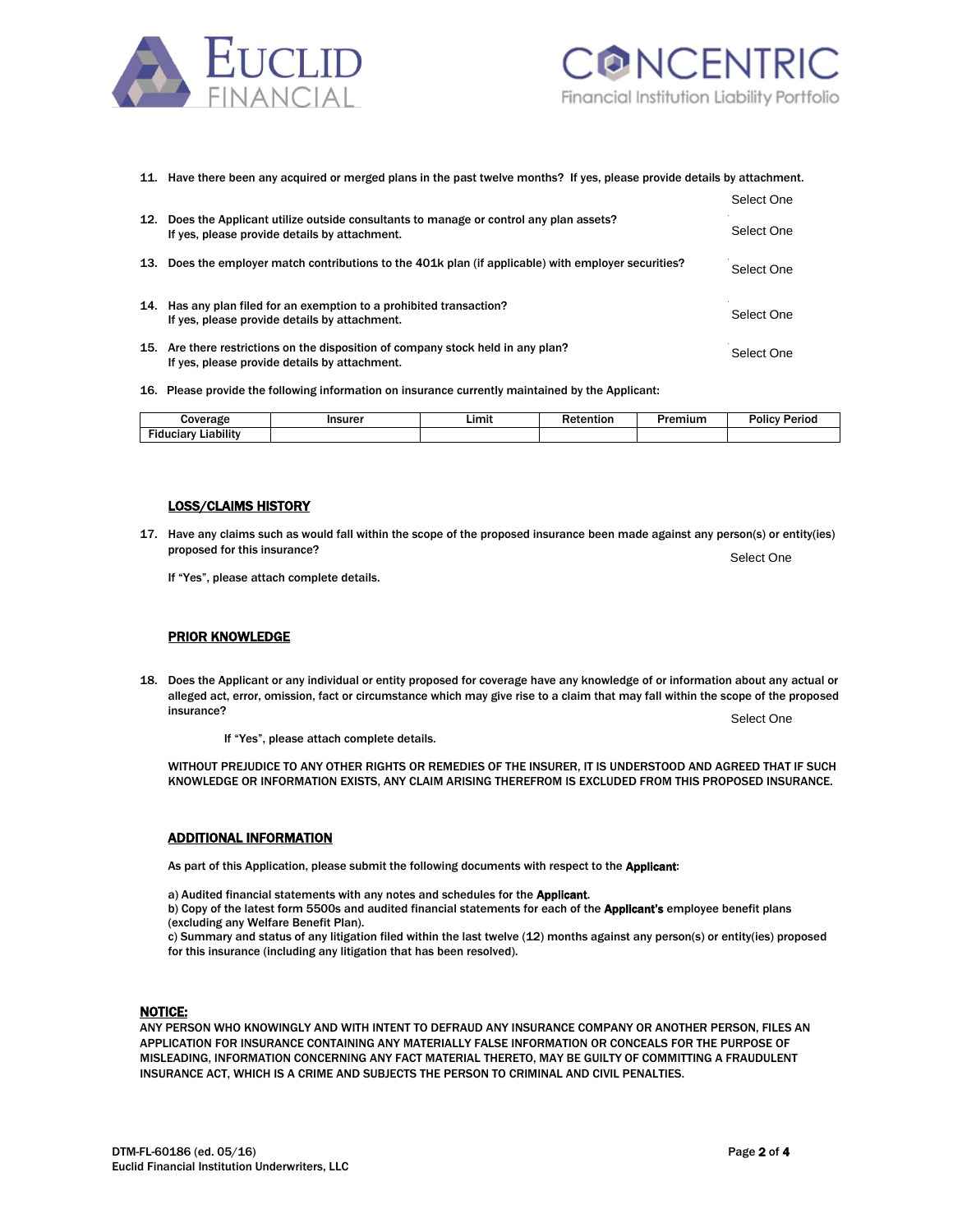



#### APPLICANT FRAUD WARNINGS

ALABAMA, ARKANSAS, LOUISIANA, MARYLAND, NEW JERSEY, NEW MEXICO and VIRGINIA: Any person who knowingly presents a false or fraudulent claim for payment of a loss or benefit or knowingly presents false information in an Application for insurance is guilty of a crime. In Alabama, Arkansas, Louisiana and Maryland, that person may be subject to fines, imprisonment or both. In New Mexico, that person may be subject to civil fines and criminal penalties. In Virginia, penalties may include imprisonment, fines and denial of insurance benefits.

COLORADO: It is unlawful to knowingly provide false, incomplete or misleading facts or information to an insurance company for the purpose of defrauding or attempting to defraud the company. Penalties may include imprisonment, fines, denial of insurance and civil damages. Any insurance company or agent of an insurance company who knowingly provides false, incomplete, or misleading facts or information to a policyholder or claimant for the purpose of defrauding or attempting to defraud the policyholder or claimant with regard to a settlement or award payable from insurance proceeds shall be reported to the Colorado Division of Insurance within the Department of Regulatory Agencies.

DISTRICT OF COLUMBIA, KENTUCKY and PENNSYLVANIA: Any person who knowingly and with intent to defraud any insurance company or other person files an Application for insurance or statement of claim containing materially false information or conceals for the purpose of misleading, information concerning any fact material thereto, commits a fraudulent insurance act, which is a crime. In District of Columbia, penalties include imprisonment and/or fines. In addition, the Insurer may deny insurance benefits if the Applicant provides false information materially related to a claim. In Pennsylvania, the person may also be subject to criminal and civil penalties.

FLORIDA and OKLAHOMA: Any person who knowingly and with intent to injure, defraud or deceive the Insurer, files a statement of claim or an Application containing any false, incomplete or misleading information is guilty of a felony. In Florida it is a felony to the third degree.

KANSAS: An act committed by any person who, knowingly and with intent to defraud, presents, causes to be presented or prepares with knowledge or belief that it will be presented to or by an Insurer, purported Insurer, broker or any agent thereof, any written statement as part of, or in support of, an application for the issuance of, or the rating of an insurance policy for personal or commercial insurance, or a claim for payment or other benefit pursuant to an insurance policy for personal or commercial insurance which such person knows to contain materially false information concerning any fact material thereto; or conceals, for the purpose of misleading, information concerning any fact material thereto is considered a crime.

MAINE: It is a crime to knowingly provide false, incomplete or misleading information to an insurance company for the purpose of defrauding the company. Penalties may include imprisonment, fines or denial of insurance benefits.

OHIO: Any person who, with intent to defraud or knowing that he is facilitating a fraud against the Insurer, submits an Application or files a claim containing a false or deceptive statement is guilty of insurance fraud.

OREGON: Any person who knowingly presents a false or fraudulent claim for payment of a loss or benefit or knowingly presents false information in an application for insurance may be guilty of a crime and may be subject to fines and confinement in prison.

TENNESSEE and WASHINGTON: It is a crime to knowingly provide false, incomplete or misleading information to an insurance company for the purpose of defrauding the company. Penalties may include imprisonment, fines and/or denial of insurance benefits.

THE SIGNATORY, AS AUTHORIZED AGENT OF ALL INDIVIDUALS AND ENTITIES PROPOSED FOR THIS INSURANCE, REPRESENTS THAT, TO THE BEST OF HIS/HER KNOWLEDGE AND BELIEF, AFTER REASONABLE INQUIRY, THE STATEMENTS IN THIS APPLICATION AND ANY ATTACHMENTS OR INFORMATION SUBMITTED WITH THIS APPLICATION (TOGETHER REFERRED TO AS THE "APPLICATION") ARE TRUE AND COMPLETE.

THE INFORMATION IN THIS APPLICATION IS MATERIAL TO THE RISK ACCEPTED BY THE UNDERWRITER. IF A POLICY IS ISSUED IT WILL BE IN RELIANCE BY THE UNDERWRITER UPON THE APPLICATION, AND THE APPLICATION WILL BE THE BASIS OF THE